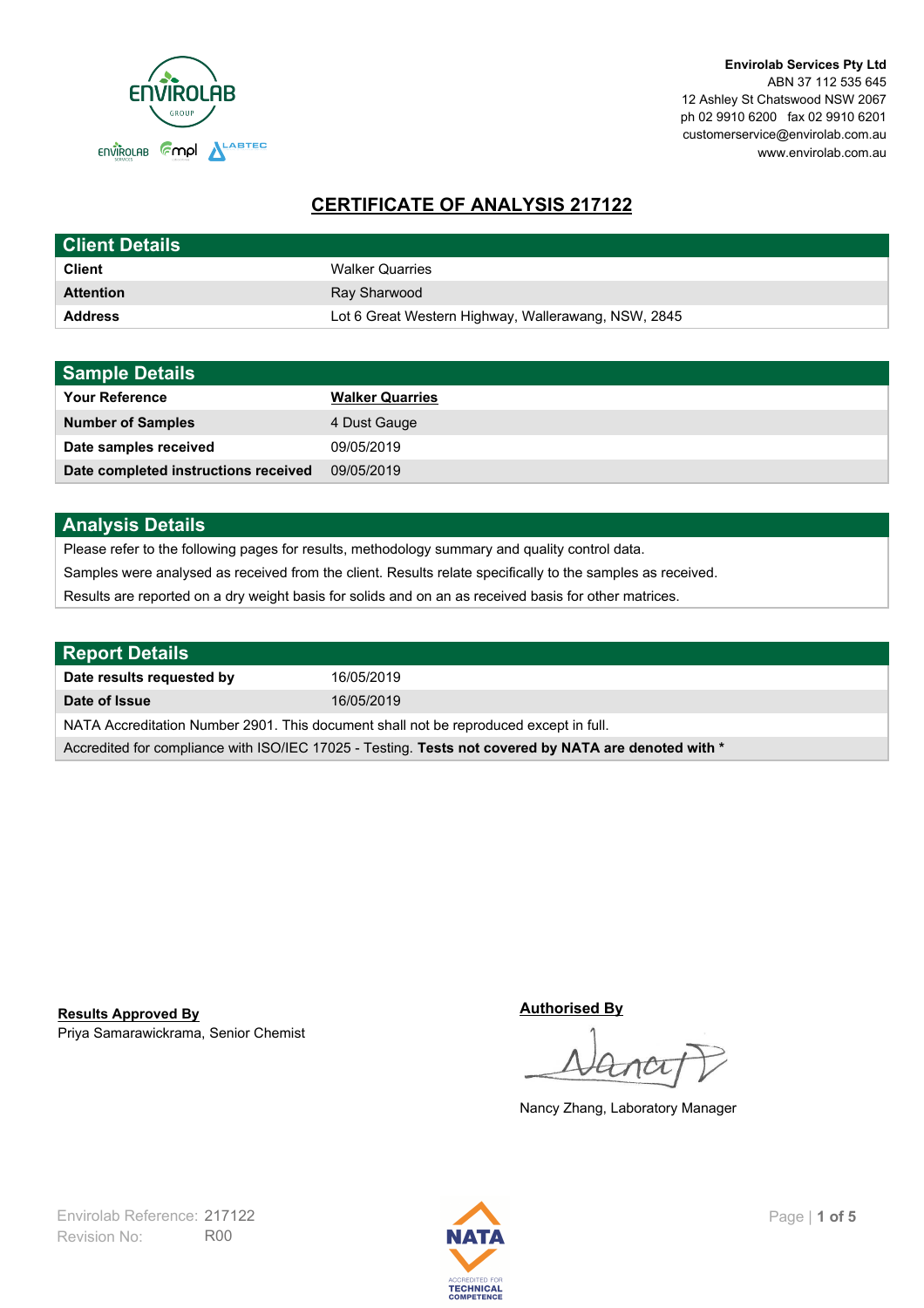#### **Client Reference: Walker Quarries**

| Dust Deposition AS 3580.10.1 |                   |                   |                 |                 |            |
|------------------------------|-------------------|-------------------|-----------------|-----------------|------------|
| Our Reference                |                   | 217122-1          | 217122-2        | 217122-3        | 217122-4   |
| <b>Your Reference</b>        | <b>UNITS</b>      | DG <sub>1</sub>   | DG <sub>2</sub> | DG <sub>3</sub> | DG4        |
| Type of sample               |                   | <b>Dust Gauge</b> | Dust Gauge      | Dust Gauge      | Dust Gauge |
| Date Extracted               | ٠                 | 15/05/2019        | 15/05/2019      | 15/05/2019      | 15/05/2019 |
| Date analysed                | ٠                 | 15/05/2019        | 15/05/2019      | 15/05/2019      | 15/05/2019 |
| Dust Gauge Start Date        | --                | 03/04/2019        | 03/04/2019      | 03/04/2019      | 03/04/2019 |
| Dust Gauge End Date          | $\qquad \qquad -$ | 06/05/2019        | 06/05/2019      | 06/05/2019      | 06/05/2019 |
| Dust - No. of Days Collected | --                | 34                | 34              | 34              | 34         |
| Insoluble Solids             | $g/m2$ /month     | 0.7               | 0.3             | 0.5             | 0.7        |
| Combustible Matter           | $q/m2$ /month     | 0.2               | 0.1             | 0.1             | 0.3        |
| Ash                          | $g/m2$ /month     | 0.5               | 0.2             | 0.4             | 0.4        |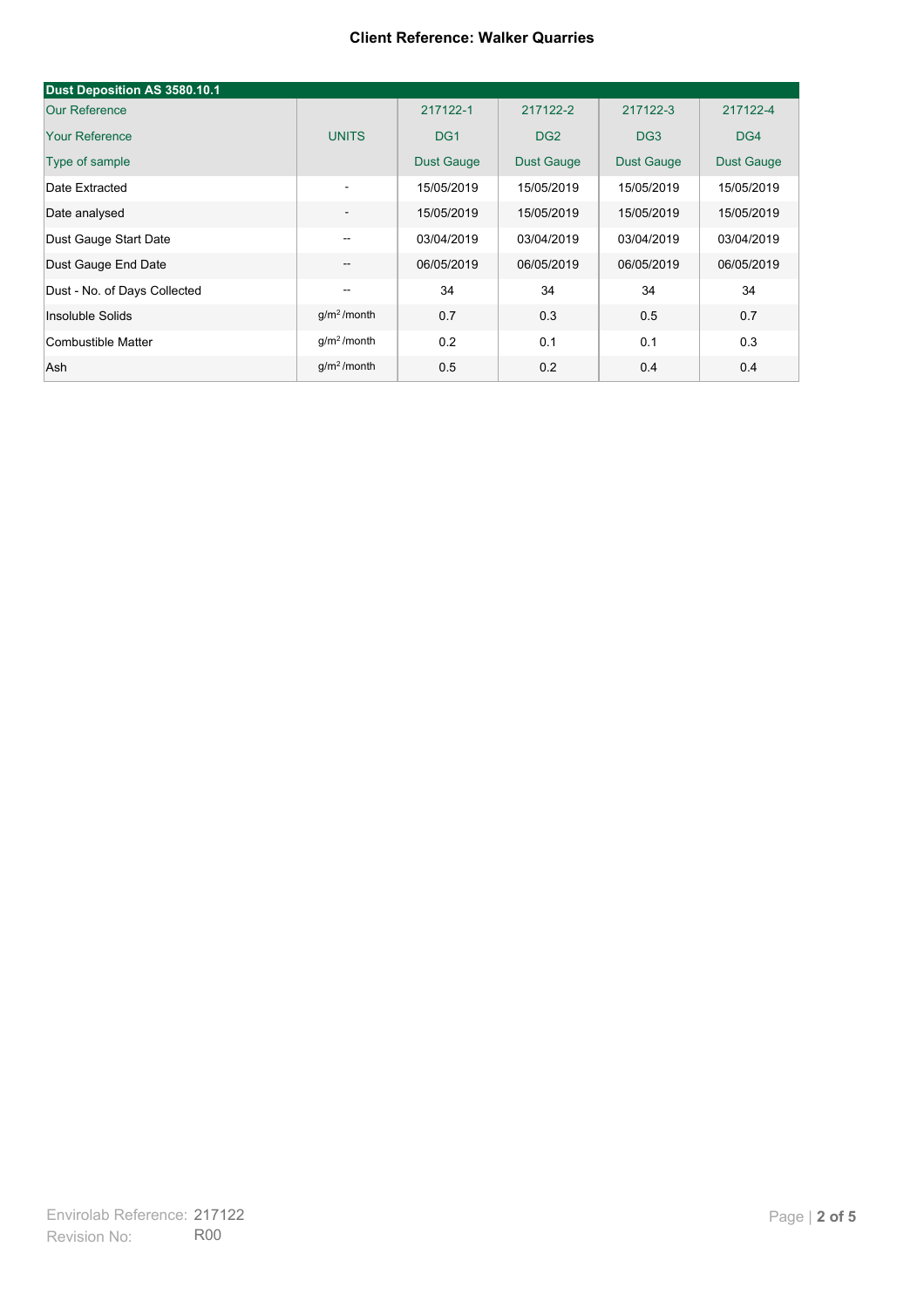### **Client Reference: Walker Quarries**

| Method ID    | <b>Methodology Summary</b>                               |
|--------------|----------------------------------------------------------|
| AS 3580.10.1 | Analysis of dust gauges by AS 3580.10.1 (analysis only). |

F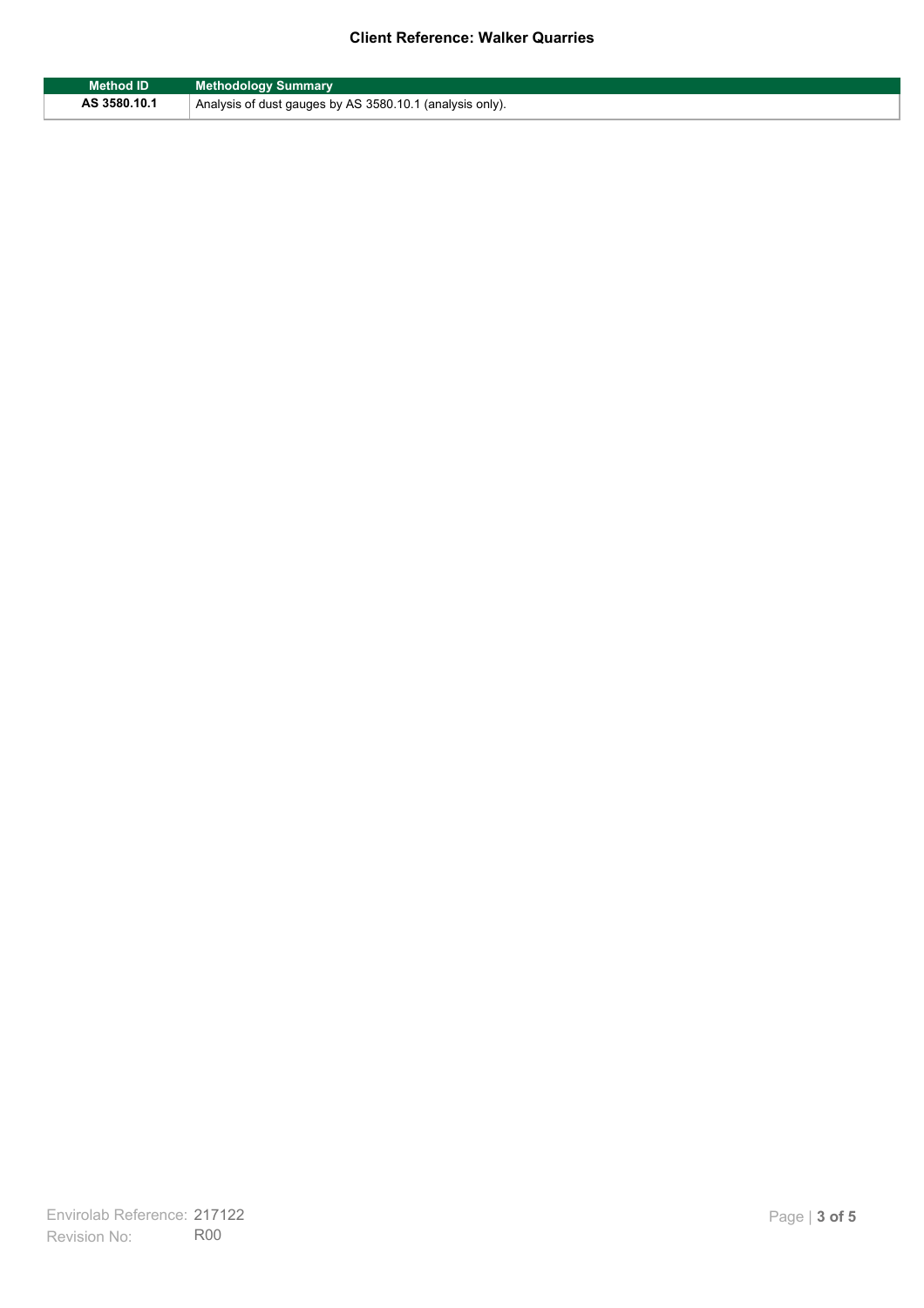### **Client Reference: Walker Quarries**

| <b>Result Definitions</b> |                                                  |
|---------------------------|--------------------------------------------------|
| <b>NT</b>                 | Not tested                                       |
| <b>NA</b>                 | Test not required                                |
| <b>INS</b>                | Insufficient sample for this test                |
| <b>PQL</b>                | <b>Practical Quantitation Limit</b>              |
| ≺                         | Less than                                        |
| >                         | Greater than                                     |
| <b>RPD</b>                | <b>Relative Percent Difference</b>               |
| <b>LCS</b>                | Laboratory Control Sample                        |
| <b>NS</b>                 | Not specified                                    |
| <b>NEPM</b>               | <b>National Environmental Protection Measure</b> |
| <b>NR</b>                 | Not Reported                                     |

| <b>Quality Control Definitions</b>                                                                                                                                                                                                                      |                                                                                                                                                                                                                                        |  |
|---------------------------------------------------------------------------------------------------------------------------------------------------------------------------------------------------------------------------------------------------------|----------------------------------------------------------------------------------------------------------------------------------------------------------------------------------------------------------------------------------------|--|
| <b>Blank</b>                                                                                                                                                                                                                                            | This is the component of the analytical signal which is not derived from the sample but from reagents,<br>glassware etc, can be determined by processing solvents and reagents in exactly the same manner as for<br>samples.           |  |
| <b>Duplicate</b>                                                                                                                                                                                                                                        | This is the complete duplicate analysis of a sample from the process batch. If possible, the sample selected<br>should be one where the analyte concentration is easily measurable.                                                    |  |
| <b>Matrix Spike</b>                                                                                                                                                                                                                                     | A portion of the sample is spiked with a known concentration of target analyte. The purpose of the matrix spike<br>is to monitor the performance of the analytical method used and to determine whether matrix interferences<br>exist. |  |
| <b>LCS (Laboratory</b><br><b>Control Sample)</b>                                                                                                                                                                                                        | This comprises either a standard reference material or a control matrix (such as a blank sand or water) fortified<br>with analytes representative of the analyte class. It is simply a check sample.                                   |  |
| <b>Surrogate Spike</b>                                                                                                                                                                                                                                  | Surrogates are known additions to each sample, blank, matrix spike and LCS in a batch, of compounds which<br>are similar to the analyte of interest, however are not expected to be found in real samples.                             |  |
| Australian Drinking Water Guidelines recommend that Thermotolerant Coliform, Faecal Enterococci, & E.Coli levels are less than<br>1cfu/100mL. The recommended maximums are taken from "Australian Drinking Water Guidelines", published by NHMRC & ARMC |                                                                                                                                                                                                                                        |  |

2011.